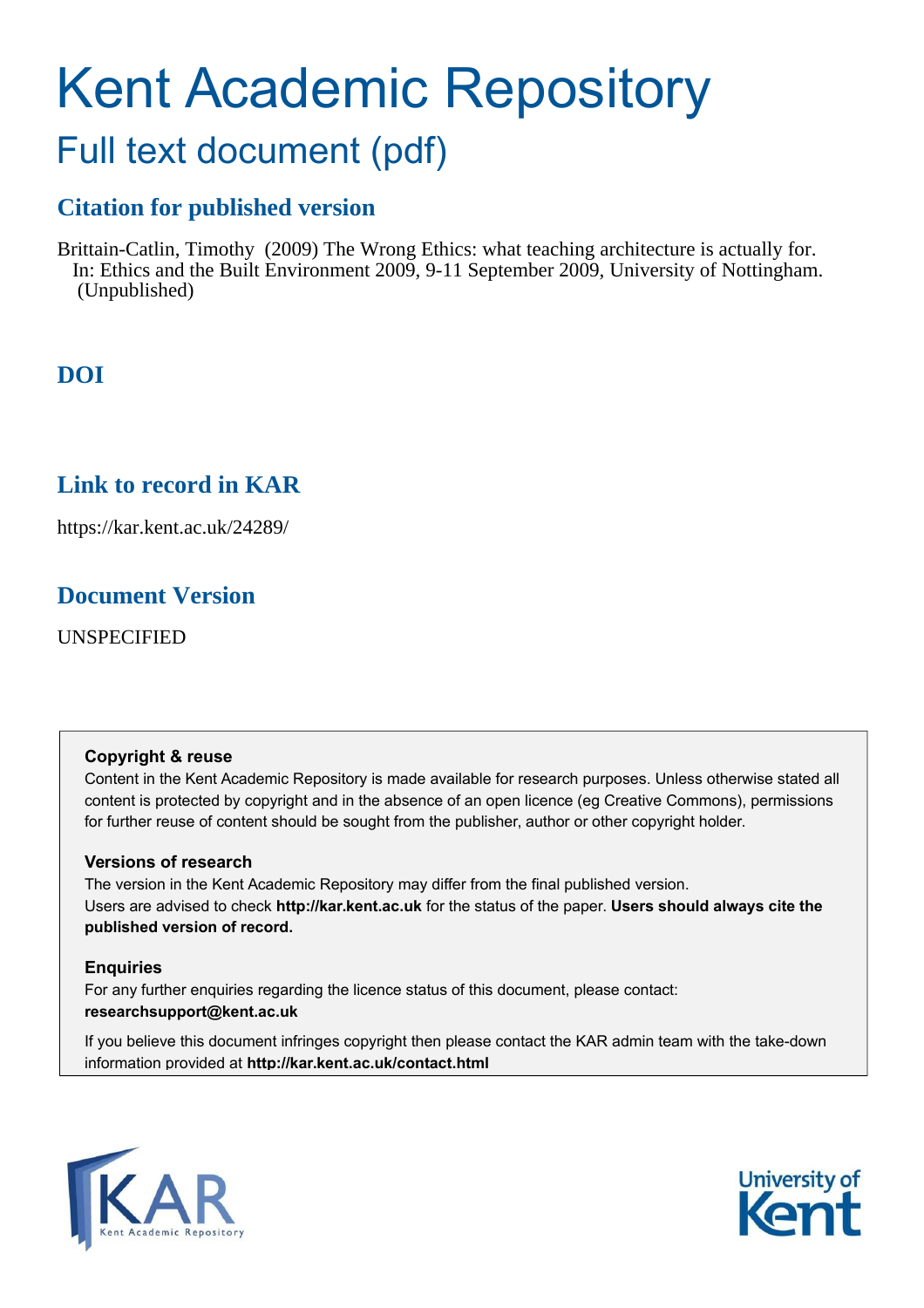#### **The wrong ethics: what teaching architecture is actually for**

#### **Timothy Brittain-Catlin:** *University of Kent, UK*

I'm going to start with the assertion that many people who join the teaching staff of an architecture school don't spend enough time thinking about what the school is actually for. It's not a subject that crops up in the framework of most academic institutions, beyond of course the bottom-line requirement that we meet the basic standards that our professional validating institutions demand. Those standards are, in my opinion, perfectly reasonable ones and they are scarcely controversial; they add up to the requirement that anyone who has spent several years in an architecture school should be expected to know about conventional building methods or construction managements systems, about overall legal frameworks and responsibilities, and about history and context, and to be able to read and write about these things fluently, literately, and reasonably intelligently. So this is not about the professionalisation of the practice of architecture; it's about the professionalisation of architectural teaching.

My problem with the increasing streamlining of architectural education to suit common university methods of management and assessment is that these latter are not only devised in ignorance of how architecture teaching works – they are actually inimical to the way it is done, and in the end will cause some damage to it. These things are completely different now to what they were ten years ago when this conference first convened  $-$  I've been teaching since 1993 – and the theme I want to discuss here is how new modern streamlined methods of academic management have introduced an ethical problem into the teaching of architecture. My claim is that these methods are based on literary or technical models, a common denominator derived from traditions in science and humanities teaching, and that they are prejudicial to encouraging the development of good designers.

As it happens I can give you a very specific example that I heard about for the first time last week. Some universities have now decided that the final examination board in every one of its departments should be held anonymously – that is, that those present including the chief examiner and the visiting external examiners, should not know the names of the students whose results they are looking at, presumably to avoid a subjective massaging of figures to get individuals higher or lower grades at the last minute. There's a lot to be said about this process which I won't go into now, but what struck me as absurd was a new procedure regarding borderline cases. In the past you could look at people on 49 or 59 per cent, and let them go on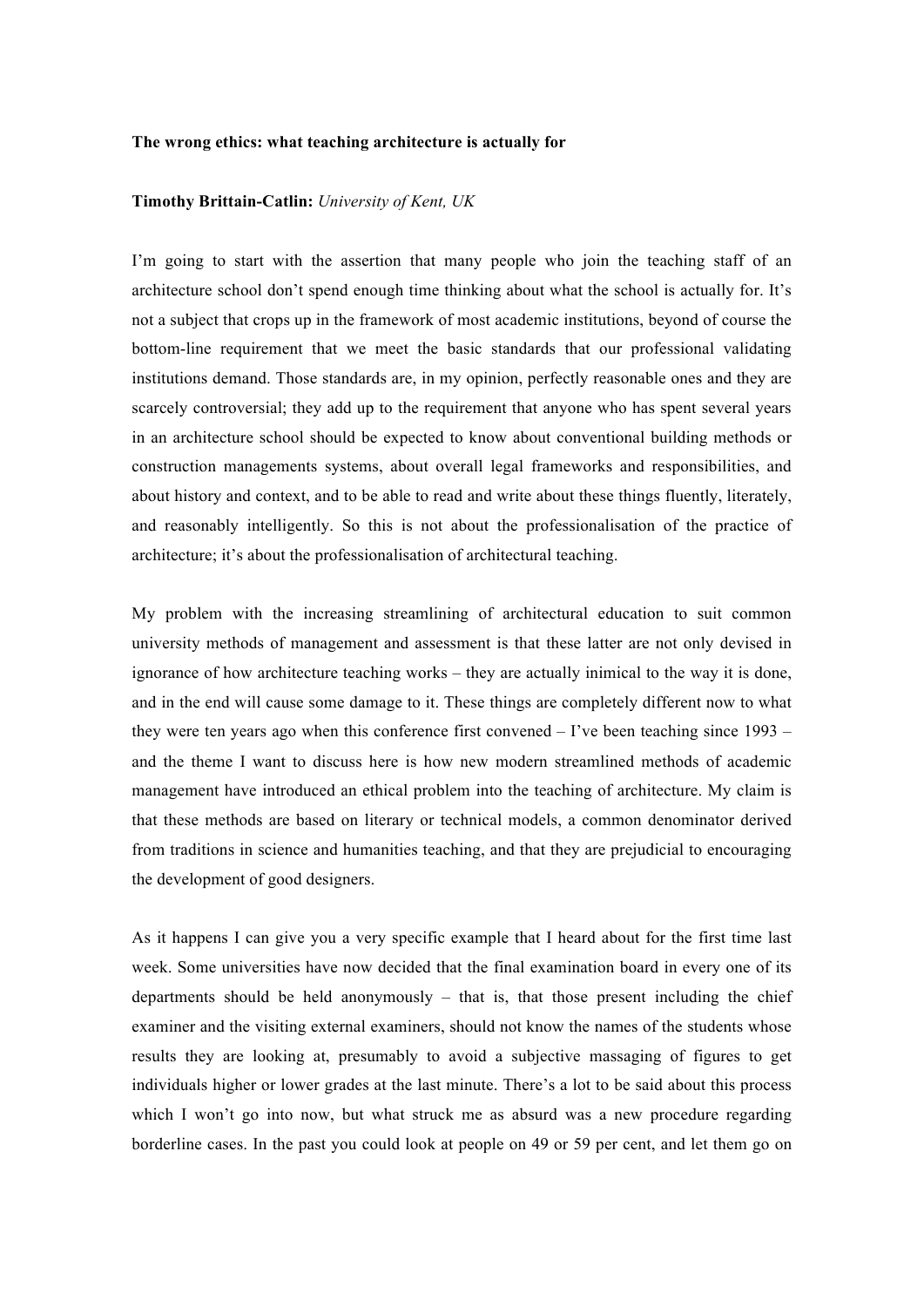up to a 2.I or a 2.II if you saw a continuous process of improvement in their design work. But because you are not allowed to know whose marks you are looking at, the subjective massaging of this kind has been replaced by complicated technical guidelines, fixed by the majority English, history, and languages schools on the committees that determine these things. It's these, and not the professional decisions of teachers that determine what situations allow a student to go up or down. These guidelines treat all the components of a degree course exactly the same, because for, say, historians they *are* all exactly the same. To cut a long story short, a borderline candidate with good and improving design abilities can't necessarily be allowed to go up if, say, they handed in an essay late at some critical moment. And that's obviously daft, because the reason why people go to architecture schools is be designers, and the reason why people teach in architecture schools is because they want to teach designers.

I haven't surveyed student management systems in British universities as a whole but I can see a pattern emerging. Using an intranet system to fix timetables, for example, has an interestingly deleterious effect on how students interact with teachers. Systems now allow a student to be categorised very precisely as a member of a tutorial or seminar group; they can find out what room they're in at the last minute, from a computer system that allocates rooms precisely according to the number of people and rooms available at a given time, or be emailed by a teacher in a message which pinpoints a selected group. Administrators love these systems because they are 'efficient', in the sense that individuals are handled with precision; and academic managers like them because they reduce the amount of time required by teachers to organise things. It's my observation that these methods can cut the individual student off from the sense of being part of a taught group. There's no overall timetable or overall room plan; a tutor doesn't necessarily know where everyone is at a certain time. I'd go as far as saying that these systems are non-visual, because you can't just look at a chart and see where one group is on one day in relation to another, or where one teacher is when a student wants to meet them after a class of their own. The information is increasingly broken up into small accurate, definable pieces that form no overall picture, as with the example of the anonymous exam boards.

This I think will be familiar to you in one way or another. Let me try to explain why I think this is part of a series of larger problems or threats. We all know that everything has to be defined positivistically wherever money is concerned. You can't just say that you are going to research early neo-Georgian bank branches for the hell of it, because the paymaster wants to know what they are getting for their money. You can't just say you are taking a group of students to Berlin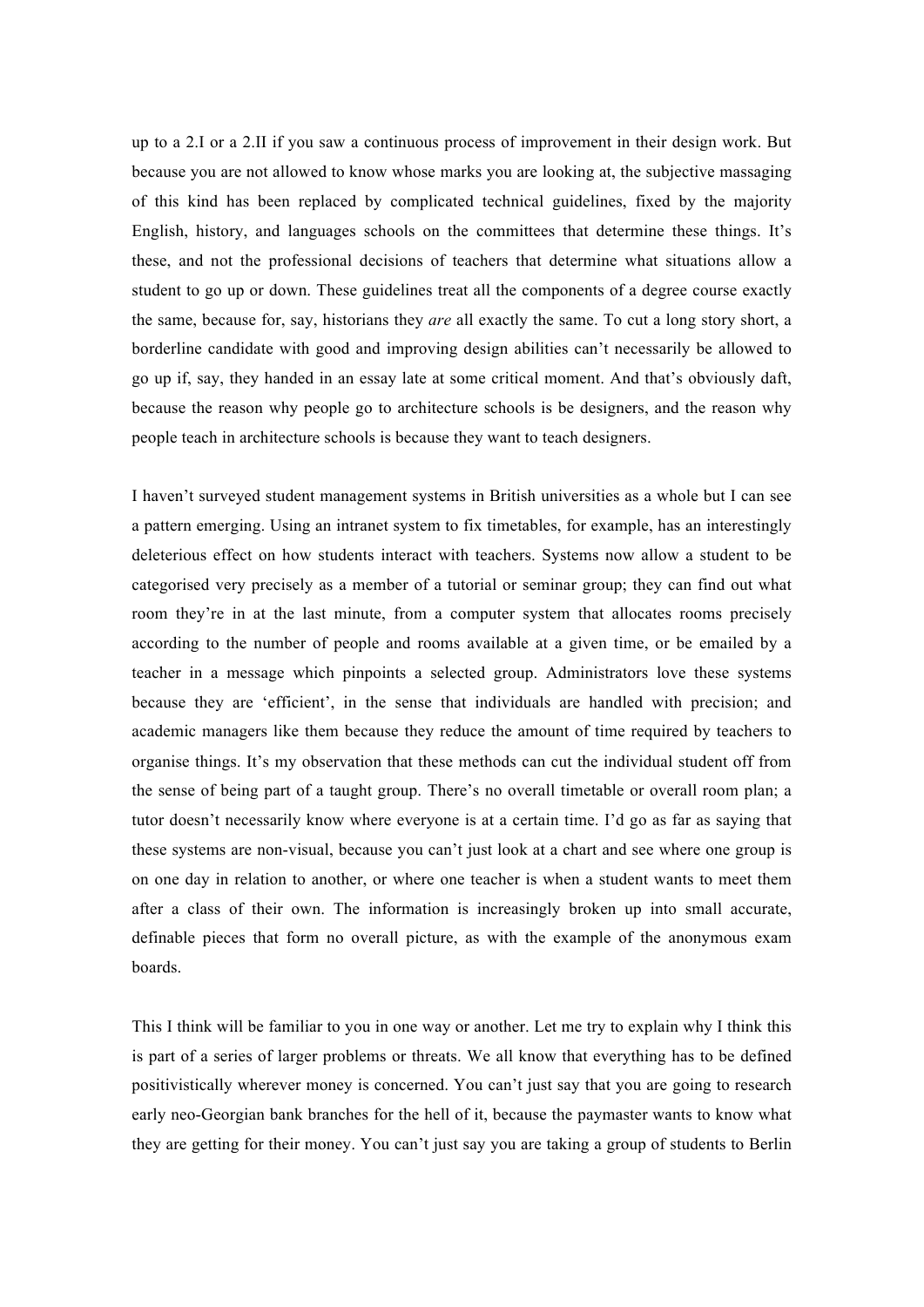for the weekend, because you have to work out the travel and the insurance and accommodation problems and you have to have a health and safety plan to cover every possible slip off the pavement. None of this is new. But look at some of the ways in which modern ideas of positivistic, inclusive management are affecting architecture students. One example is the dyslexic student. Lots of design students are dyslexic. In our department we have proportionately and therefore I think numerically overall more dyslexic students than any other in the university. Universities have devised very sophisticated methods for tracking and supporting dyslexic students through their university careers, as indeed they should. And whilst the type of dyslexia I am talking about affects writing and some other logical skills, it doesn't affect design ability one bit. So in my opinion when it comes to the design project, the main meat of the programme, dyslexic students should not be made to feel that they are at a disadvantage to start with by any official classification or special conditions such as being given more time to do things. They should be left to get on with it. If good designers who are dyslexic find it hard to write, they should in my opinion simply not have to write much. And yet the universities' reaction is to devise ever more complicated ways of compensating for what is eternally classified as a disadvantageous situation.

So the basic problem in university architecture schools is that most people who ultimately control them – politicians and civil servants, as much as academic managers – don't understand that design is design, and not an essay done with coloured pencils. This was the problem that was first highlighted from the situation that arose from the RAE in 2001, when high-performing university architecture schools were rated comparatively lowly. I only want to mention now the problems of research and research funding in architecture schools in so far as they affect undergraduate design teaching. And of course they do, because research takes people away from teaching, and a low rate of success in research funding affects the overall budget of a department. Regarding the first, I would have thought that the best people to be *teachers* in an architecture school are people who are primarily *teachers* – neither professional researchers, nor the practitioners, however accomplished, who teach design part time. If someone wants to be a teacher, and is good at it, they should be teaching. And as for the second point, about the impact of research funding on a teaching budget overall, I'm not sure that the penny has quite dropped about how much of a threat the current situation is for those who work in the field of architectural history and theory alongside design teachers.

The situation for us and its dangers were described very well by Professor Judi Loach of Cardiff University and Dr Zeynep Kezer of Newcastle University for the Society of Architectural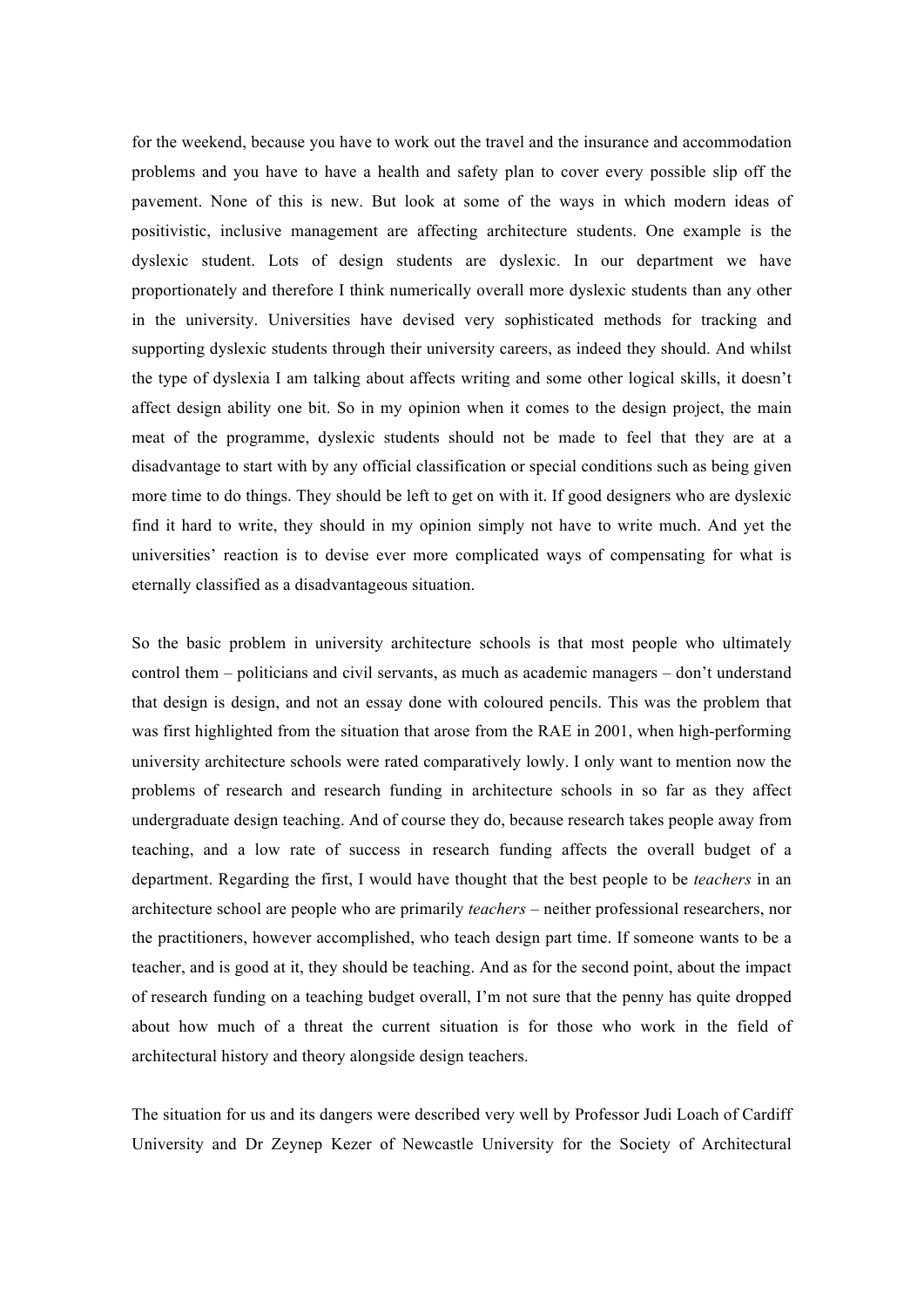Historians of Great Britain at the beginning of this year.[1] I am aware of the fact that this has changed a bit since, with, thankfully, less emphasis on metrics, but it is still true that the kind of homogenous interdisciplinary cross-European standardisation that the positivists prefer poses a threat to normal common sense, let alone undergraduate teaching. To give you an example of the implications of the absurdity of the metrics idea, you need only consider that only certain types of footnote are picked up. These people want everything in the 'Harvard' way, don't they? So you could, I suppose, have had a situation in which the undergraduate teaching budget was, in practice, adversely affected because the researchers in the same department weren't writing their footnotes in the approved international way. I hope I am not the only person who thinks that this too is somewhere beyond daft.

There is in fact a link between this kind of bureaucratic professionalisation and the teaching of design and as I understand it, it's a peculiarly British one. Britain has a much richer world than most countries of amateur amenity societies – of which the Society of Architectural Historians, the Victorian Society, and the Georgian Group, or any one of many, many small local interest groups are examples. In Britain architectural history grew out of these societies and first-rate architectural writing was and still is published in amateur or enthusiasts' magazines. What that means is that people whose professional work is in another field – who are, for example, practising architects and designers – can join in this researching and writing alongside everyone else. The reason why we have for example the *Pevsner Architectural Guides* – more thorough, more interesting, more accurate and more accessible than any comparable guides in Europe – is because everyone can read them. There isn't a positivistic way of defining a magazine like the *Architectural Review* as academic or non-academic. Actually I'd go further and say that there isn't any real difference between the feature writing I do for *The World of Interiors* and what I submit to peer review journals. I write to the same standard of accuracy of research; I construct an argument; I make a reasoned judgement. It's a kind of pointless snobbery to say that one is mere journalism, a charge I often hear. Architectural writing in Britain is interesting because it is varied, and it hits at every register. It's a tradition to be proud of. As I see it, professionalisation here should mean no more than consistency in subediting.

The link between this and the subject of undergraduate design teaching is that anyone who is learning to be a designer should feel part of a bigger story rather than excluded from it. The pseudo-professionalisation of peer-review journals in the field of design history and criticism, and the processes that any kind of design investigation has to go through to find funding all drive a wedge between the young person finding their feet and the big history that they should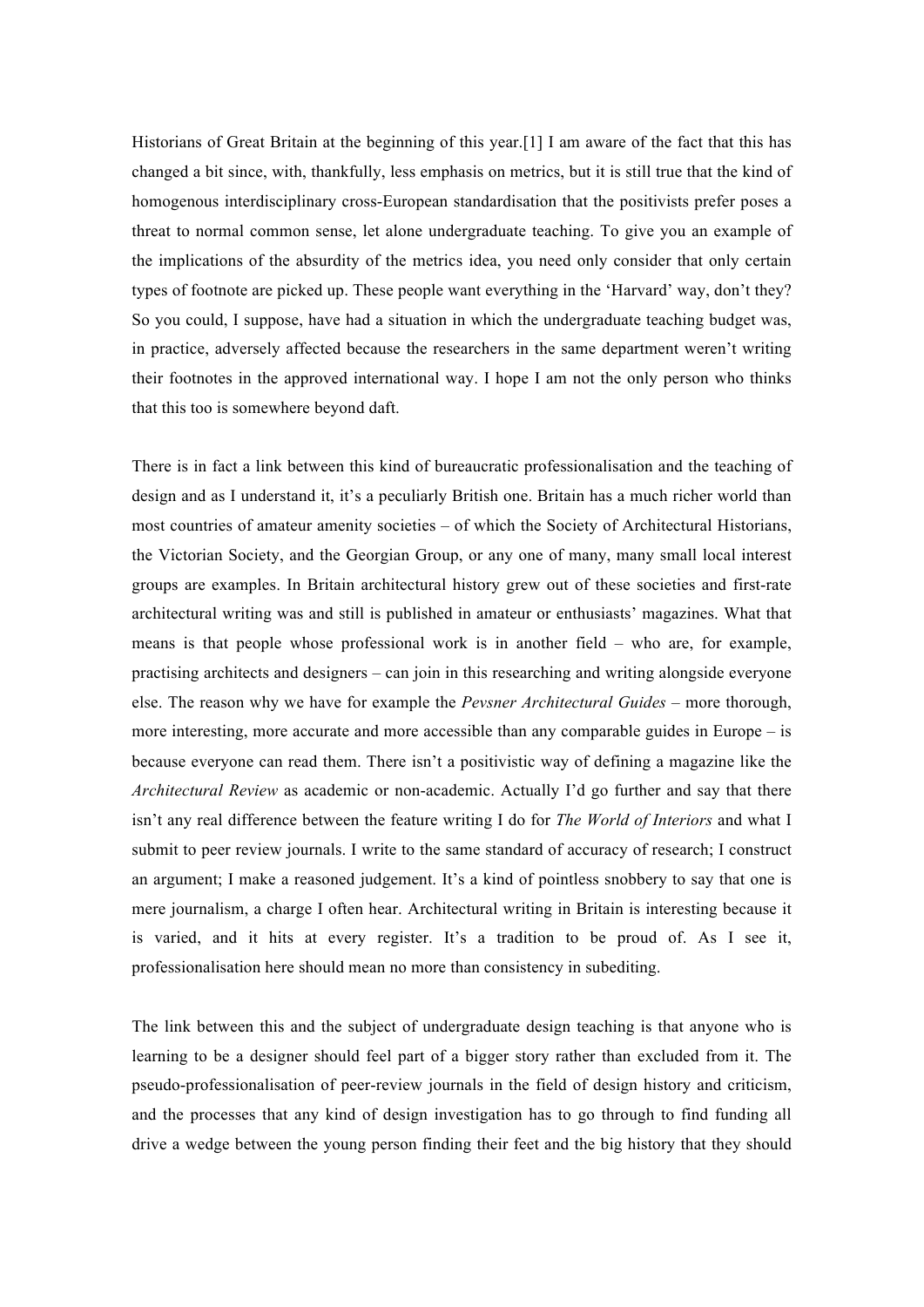be becoming part of. And this is exacerbated by the basic problem that I have suggested at the outset – that literary methods and standards are the dominant ones in any Western society, and people whose thinking and working is emotional and instinctive are going to be placed at a disadvantage by funders and managers. My favourite example to date came about when I applied for a position on a design panel of CABE, the Commission for Architecture and the Built Environment. I thought that the questions in their application form would be about my interest in or experience of design and planning. In fact the first question asked if I saw myself as disabled, and the second wanted to know how I defined my sexual orientation. We know that applicants for public support for exhibitions and concerts have been astonished to be asked similar questions by the Arts Council, and that from the newspaper correspondence that ensued we also discovered that contrary to the official line – that these questions are asked for information-gathering purposes only – there are people working in these quangos who genuinely believe that what goes on in the arts can and should be managed to reflect political and word-based definitions that have nothing whatsoever to do with the artistic motivations and aspirations of the people involved. They know they are on dangerous ground when things are done for the sake of it, for the fun and the beauty of it, even for the quality and the technical satisfaction of it.

There is a long history in England, at least from the Reformation onwards, of using political devices to crush aspirations to beauty. An example of why there is a direct practical difference has emerged from my recent dealings with the Arts and Humanities Research Council, which funds research in the humanities. We applied for what was described as a 'practice-led' grant to help us with our schools project – which I'll present to you in a moment – on the basis that the people leading the project were architects: one a practitioner, the other a teacher. We were told in a letter, which was itself a masterpiece of modern political jargon and scarcely comprehensible, and had to be translated into normal English over the telephone, that we were ineligible to apply because we couldn't supply the details of an actual building project that we were working on to which this research would become auxiliary. We were neither 'pure' academic researchers, nor were we architects with a job to run. The idea that we might have been somewhere in between, that we believed that people engaged in architectural education should be up against all different kinds of experience of it, was apparently an untickable box.

These attitudes come not only from political expediency; they also come from a culture where a second, third, fourth-rate novel or biography will get more coverage from newspaper reviewers than even the very best books on architecture. That was not the case thirty years ago.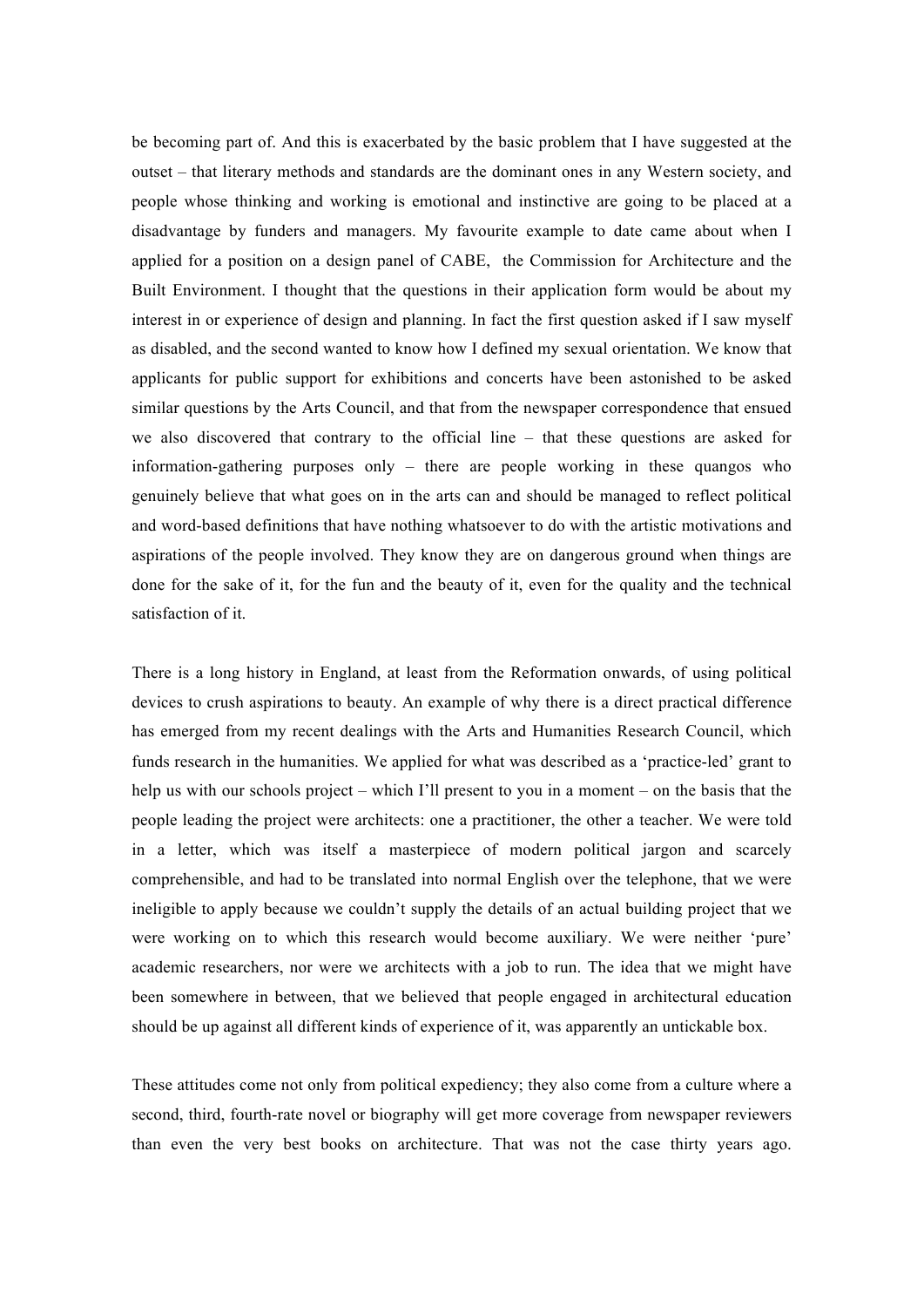Incidentally, a student of ours last year, Adam Summerfield, came up with an interesting proposal which demonstrates this general position by turning it on his head. He comes from the Medway towns and he had seen a procession of architects demonstrating their proposals for the Chatham riverside in the normal way, through drawings and models. The result each time was a degree of antipathy or incredulity from the public who were consulted. People hated the towers, or the slabs, or whatever it was. Adam's suggestion was that architects could better convey their proposals to the non-visual general public through words, not through pictures; that a narrative piece of fiction, for example, could better describe what it would be like to be there than a series of drawings. Literary people with no visual sense whatsoever can evoke the appearance of a place, through Dickens' fog, or Balzac's provincial mansions, or Ransome's boats or Spark's academies.

What I want to do then is to investigate how teachers in architecture schools can take a stand against the word culture. I've said that modern management and funding methods are reinforcing the literary, as opposed to the visual culture, and I believe that to be an ethical problem because it means that we are spending public money and our students' money doing things which are other from what we and they need to do to perform in accordance with our own professional judgment. The basic ethical question in architectural education is the question of what we are for, and the answer, I hope, is to encourage inspired and capable designers. It seems to me that this requires a measure of revolt against these literary systems on other part. We need to find places for drawing and exhibiting, for building and making, and anything that requires money also requires making alliances. In order to do that we have to stick to the things we know we are good at, we need to form partnerships with people in a similar situation. But we don't want to do things to please other interest groups – build communities, that sort of thing – we want to do it because it is good for us.

We work with students who are there because they were inspired by the experience of places they visited in fact or in their imagination. When these students tell us, as they do, that they want to help others through their work, to use their skills to help society, to make lives more beautiful, even to share building knowledge across the peoples of the world (as one sometimes hears), they will do it because of the feeling of the thing; because of the experience of making and doing it; because of the sense of creating something up from its elements; because of wanting to make and mould. They don't do it to please word-based professionals from other disciplines. If studying architecture becomes more like the teaching of it, with 'ethics' as a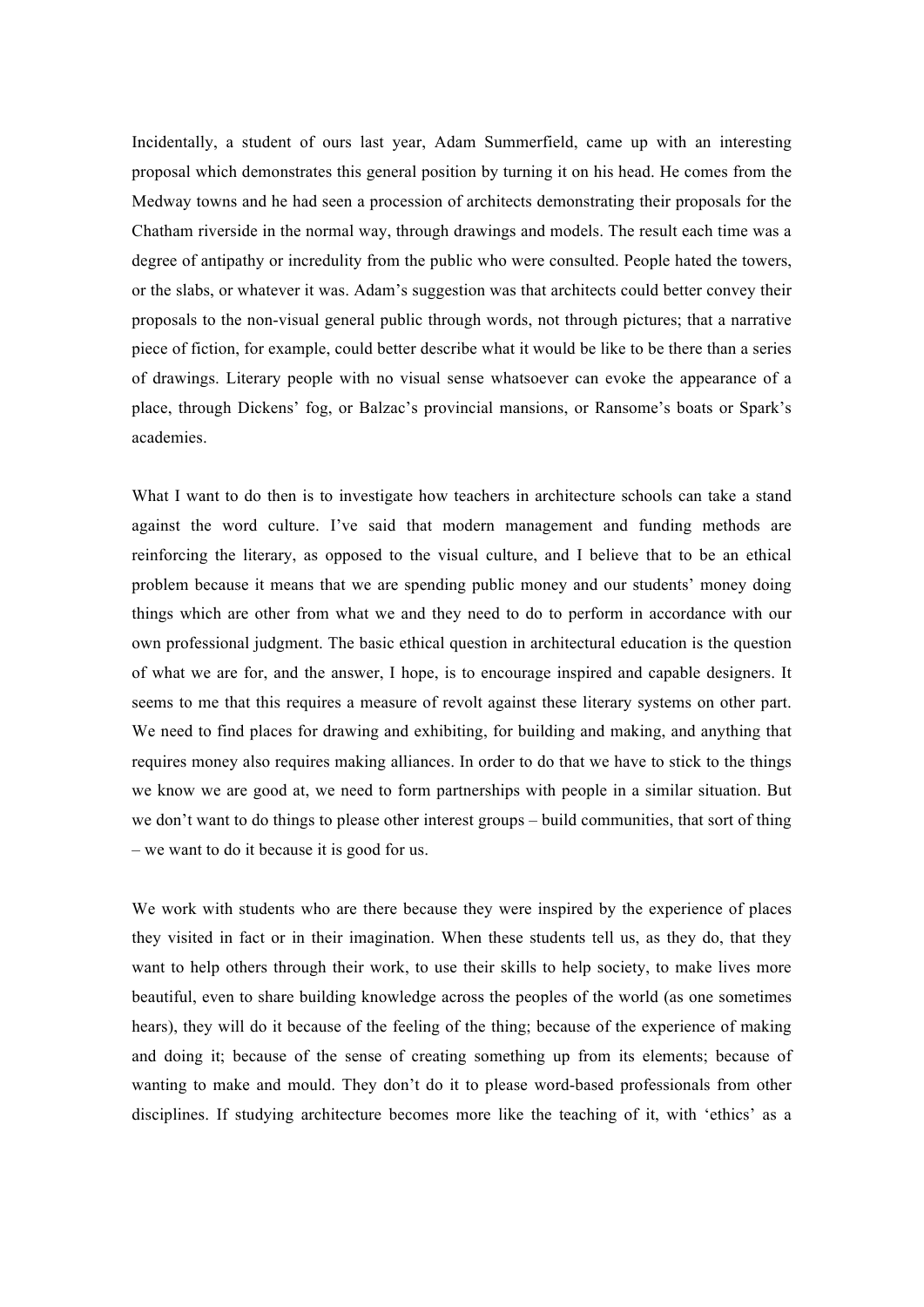definable consumer-oriented variable determined by the RIBA and funded by the Higher Education Funding Council, no one would want to do it at all.

I've pointed out some of the dangers lurking around the way in which architecture schools are structured as university departments; I want now to look at a way of strengthening the student experience and to also to find allies outside the academic system. In Autumn last year we carried out an experimental project with the pupils of an academy in North Kent. In fact it was our university's outreach department which introduced us to this school, which with its current name is a recent rebranding and restructuring of what had been a non-selective community high school on the edge of a small town just outside the M25 to the south east. The academy has about 1,150 pupils from the ages of 11 to 19, with specialist interests in the arts and science, and also some special needs facilities. It's located in an early 1960s complex of a type typical to the county and familiar to many, and as a result of its rapid conversion to academy status – a tribute incidentally, to how quickly structural changes can happen when there exists the political will to make them – it is going to be rebuilt onto a different part of the same site.

We were looking for a way of introducing children to architecture outside the quantitive way in which it is often presented – either as a historical artefact, as a tallest-highest-longest, or indeed in the modern fashion as a kind of demonstration of a social process. We knew that the university was keen to use our engagement with the school as way of raising attainment and awareness of higher education in non curriculum areas, particularly from schools that hadn't often if at all presented candidates for admission, and I was very happy with that. I knew also that anything we did that involved our students would have to deploy them from the second year, because first-year teaching is too sensitive, and the third year too loaded up with RIBA and Architects' Registration Board requirements; indeed, we all know that second-year teaching is often the most difficult, so a new way of looking at it was worth a try. Dylan Haughton, an architect in London who is a regular design tutor, took over responsibility for running the project and he and I devised the way in which it would be run. The idea was that the pupils would initiate and supervise the design, by the students, of extensions and alterations to their school. Our second year students generally do a project in the autumn term in which they adapt and extend an existing building, so it made sense for this academy project to run alongside it chronologically.

For most of the project we worked in partnership with a well known charity that deals with promoting art and design in schools. They have many ideas and considerable experience in this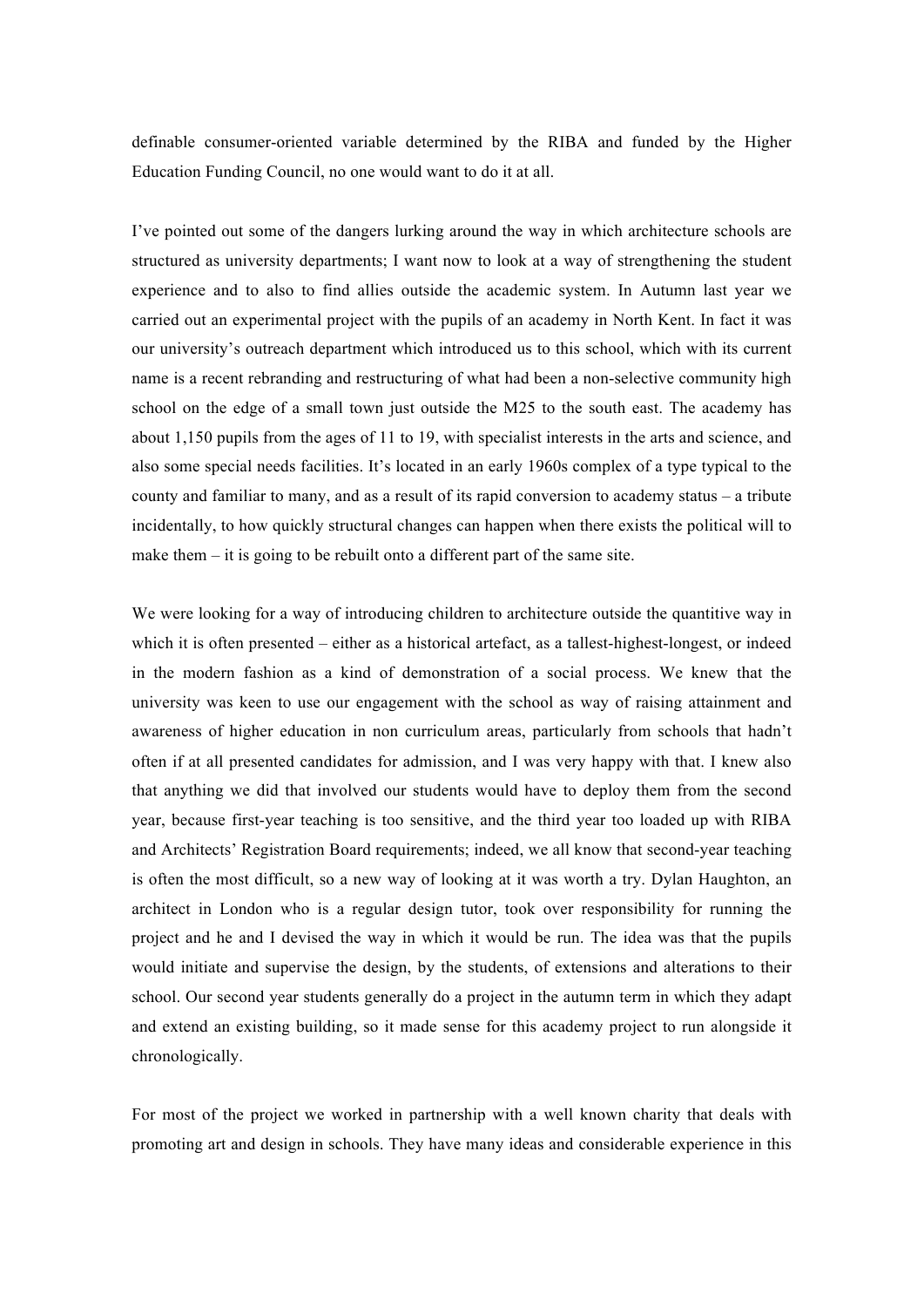field, although not of working with architecture schools. They pulled out of the project without explanation just before its conclusion; it may be that they felt that the restrictions imposed on us in order to deliver a validated architecture course interfered too much with the way in which they generally liked to do things. Our students for example had to produce a portfolio of their own, rather than group work, by the end of term; and of course they could not abandon their commitment to address the project in architectural terms – schematic, environmental, structural, historical and so on, in order to suit the charity's approach. Perhaps because of this and mismatches in the institutional timetables of all three bodies, I regret to say that the relationship became strained towards the end of the project. I have to say that this somewhat confirmed what I suspected, that architecture schools have few natural allies outside when it comes down to it. I think, and I hope, that the relationship can be repaired in the future, but this coming year we are going it alone. Incidentally our relationship with the academy and indeed the pupils has been excellent throughout, and because of that our own university itself is anxious to repeat and to fund the project again.

Our students met the pupils at their academy approximately fortnightly. The pupils we met with came from the whole age range of the school, although needless to say it was the younger rather than the older ones who participated most, because the older ones were inhibited by being with children who were much younger. We essentially took over their art classes. The academy's timetable required us to meet different groups on occasion so there wasn't as much continuity as we had hoped. The brief for the project was fairly fluid, with days spent doing different things, and this is helping us create a more defined brief this year. Dylan Haughton has made the interesting point that the pupils engaged best when they were encouraged to express their ideas visually, rather than programmatically. The usual working basis of the charity we were working with was that the pupils would act as clients, formulating things such as use of rooms and hierarchy of activities; but in fact, as Dylan has put it, the pupils displayed insight and awareness when they approached their tasks visually, To give you an example of what he means, the pupils could trace movement patterns between buildings on a plan, and model new spaces on the resulting drawing, better than they could put the same thing into words. We also found that pupils responded well to looking at things like the relationship of the school buildings to the site as whole, and how it might be changed, and it was rewarding to push them to address ideas about this, not least because there isn't any other framework in their education which would even raise the subject. We adopted an idea of the charity we were working with by adopting a professional 'mentor' for the undergraduates during the course of the project, in this case Heinz Richardson from Jestico + Whiles, who are the architects appointed for the design of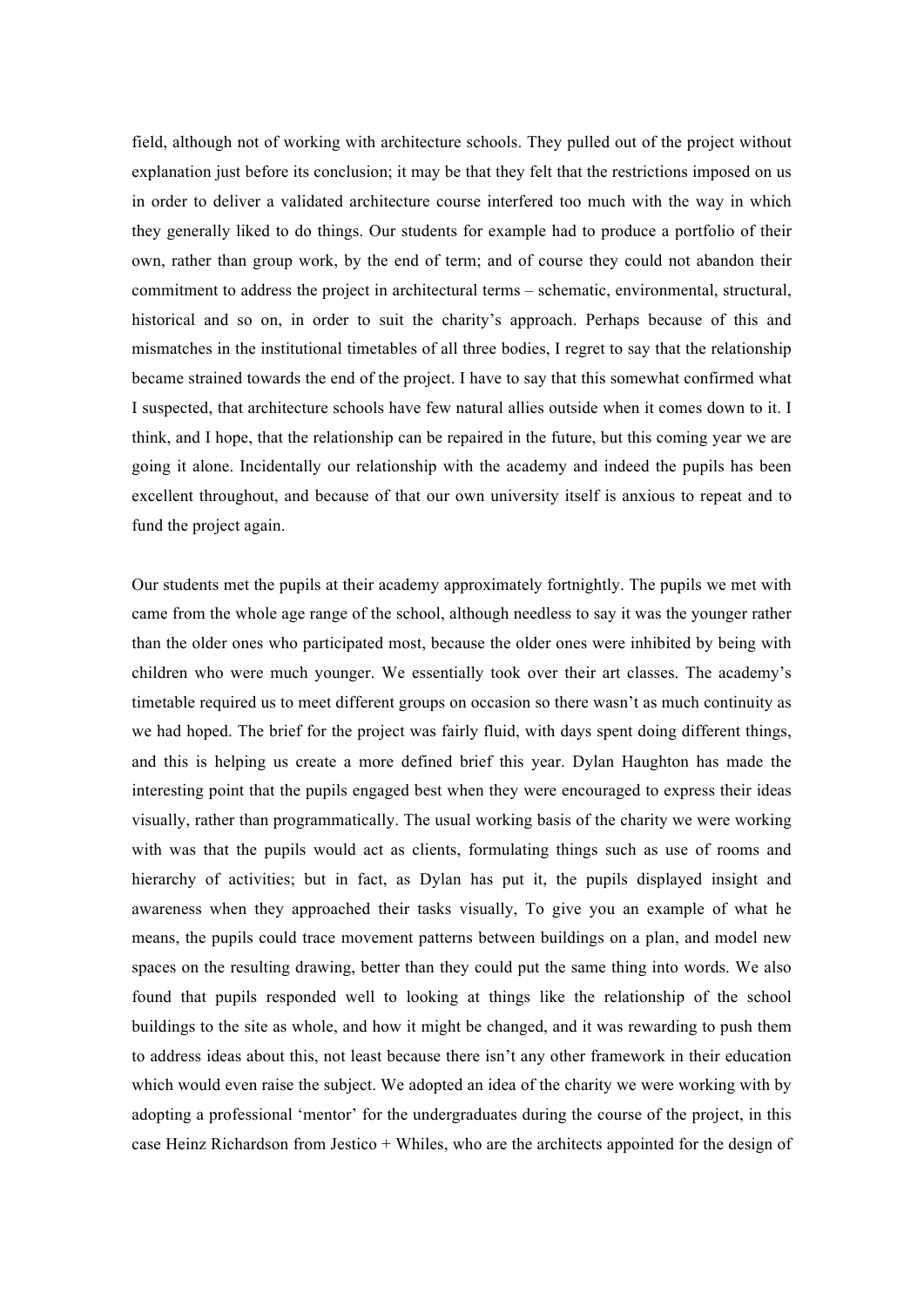the real building that is going up. Incidentally, one of the problems we had is that students are nowadays so conditioned into measuring themselves against lists of exam board criteria, lists of boxes of submission requirements to tick, that we found that many were disorientated when they compared their results to what their peers had been doing when undertaking a more conventional design project. It was hard to explain that you are learning and creating by going through a shared process of making and designing as much as when you are following a more defined programme of study. And yet the spread of their resulting grades was at least as good as those of the rest of the year, indicating that they had not been disadvantaged as a result of doing it.

We had to end up with a portfolio of individual designs for each of our own students, which means that the possibility of working in groups was limited at least after the first few weeks of the project. Our students also had to produce environmental and climatic control schemes, not to mention fire escape strategies and so on, for the new building they designed. But this gave an agreeable hard edge to the project. They had to define and focus on providing the new areas that the pupils wanted; they had to turn feeling about places into real objects. In fact when we rerun this project this coming year I want to ensure that this is done more systematically: that we try out more ways of recording colours, shapes, models and textures, to see whether the pupils respond more to others, or whether they can display a developing sensibility to these things over the course of the project. It doesn't seem to matter in the slightest that children might come up with ideas that are unrealistic or unrealisable; if that's encouraged it will guide them, I hope, towards an acceptance later on of solutions that are more than simply functional. In fact in general I think there's more to be gained by the pupils seeing themselves entirely as designers rather than as potential clients.

I'm sure it is true, as has been suggested by at least one writer on design, that people form an idea in their heads of their ideal home or built environment at a very young age, and I would be interested in seeing whether any sense of that can be captured. I should say that I don't actually believe (and this is only my feeling from experience, not the result of any research) that children have very much to contribute to the process of design by adults, or indeed that they have much in the way of any useful sensibility to it at the time of being young. What I do think though is that it must be good for us, as architects and teachers of architecture, to build up interest and support wherever we can for what it is we are doing. I hope that later in life they will remember these things and have some sympathy for them, whatever it is they end up doing. I think that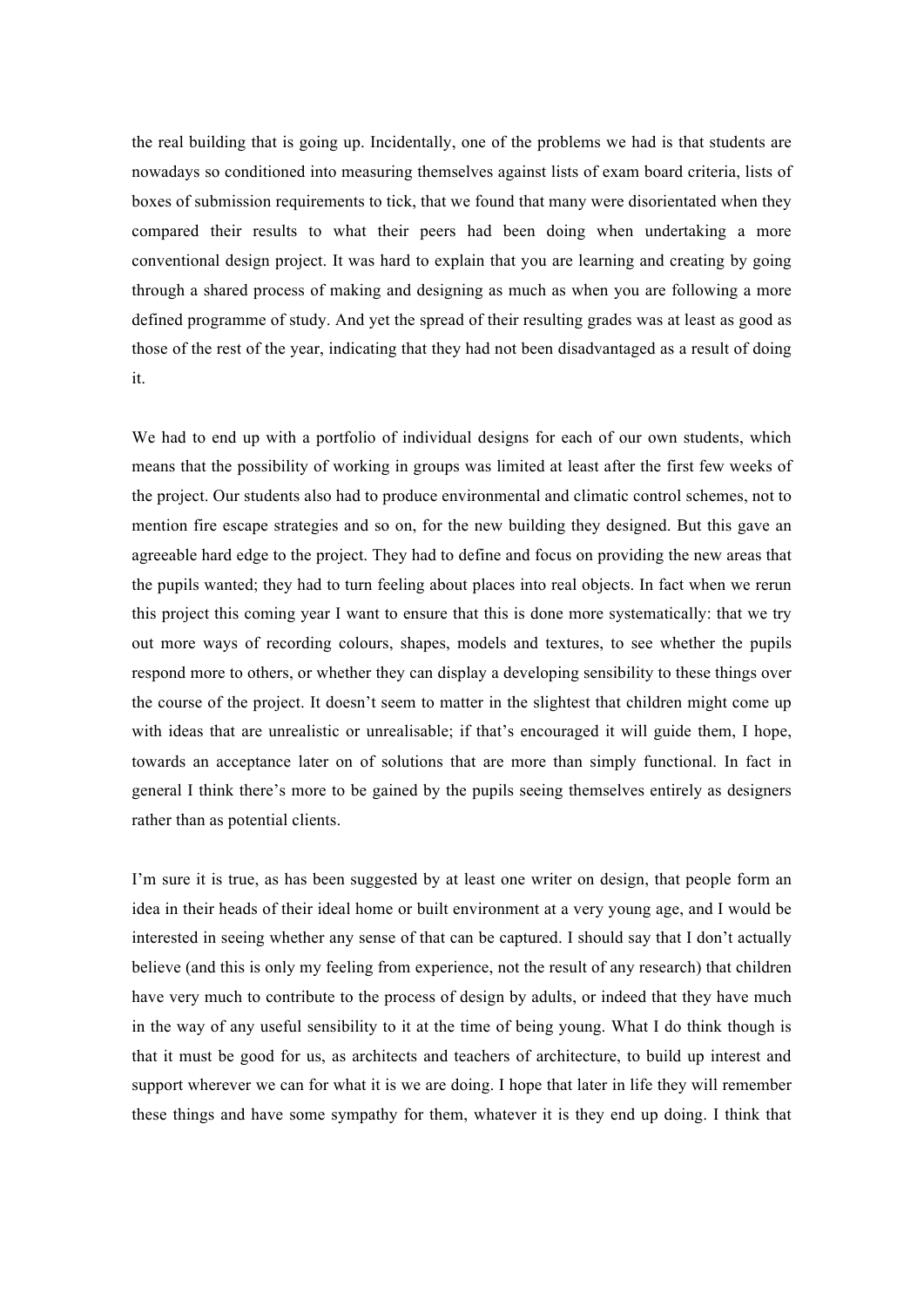architects have to look for friends wherever they can, and if that means making use of an opportunity in a school curriculum then so much the better.

But I also think it is good for us more generally in architecture schools to make friends with the people who live in our own region. I think of this as a matter of common sense and expediency rather than from a position of principle, although I agree that the advantages of it are mutual and real, and could be long lasting and profitable. My interest in this aspect of what architecture schools ought to be doing was sharpened by a characteristically unhelpful intervention by the president of the RIBA in September 2007 when he said that schools had a duty to make themselves more appealing to a broader section of the population by changing their curricula to make their historical teaching more inclusive. What he said was

It's an easy win for schools of architecture. A little change to the curriculum, a little mix of culture and different cultural solutions will benefit everyone.[2]

This seemed to me an astonishing point of view, especially for an architect to make: it was arguing that people weren't attracted to architectural schools if they had, say, a Caribbean or an Asian family background and this background was not reflected in the architecture history curriculum. It is obviously the case that a school would have to have an awful lot of time for architectural history, plus an unrealistic amount of teaching resources, if it actually was going to offer all these subjects to a reasonable extent. And that's not to mention the patronising and divisive attitude to the supposed ethnic groups: my background is part Iraqi and part Staffordshire: where, I wonder, would I go for an architecture school that suited me? What I did ask myself however was what an architecture school could do in order to be more genuinely part of its region. I think that that means going out to different places, different people, making ourselves known, and thinking of things to do with other groups of people that are based around designing and making and exhibiting, preferably with very little practical application. If people in that area, whatever their background, see the architecture school as being an interesting and fun place to be, maybe a demanding place to be, they will, if they have any aptitude at all, be more likely to want to try to get into it. Essentially, I think that more than anything else, architecture schools are there to ensure that student designers have having a good time first of all, so they enjoy what they are doing; but also that they are continually stretched to their limits, are forced to interact with different situations, are having to answer new problems, are able to access new ideas and methods of designing, drawing, and constructing, and are able to share a common visual language with as many people as possible around them. None of those obvious